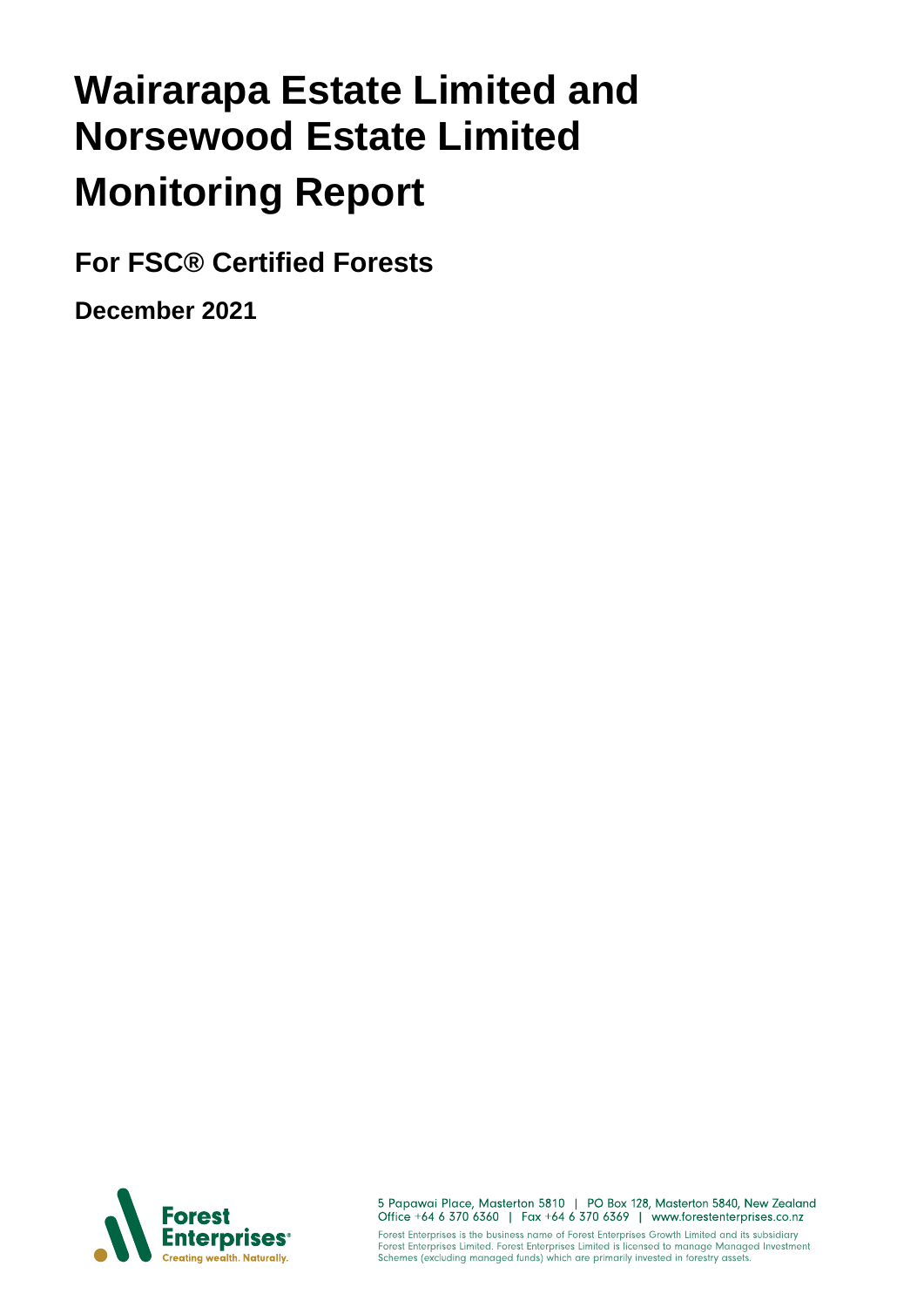## **Monitoring Strategy**

Forest Enterprises' monitoring strategy is aligned with Forest Stewardship Council® (FSC®) Certification, and covers the criteria outlined in FSC-STD-01-001 V5-2 International Standard and FSC New Zealand Standard 3.8 2019 draft.

As at December 2021, Wairarapa Estate Limited (WEL) and Norsewood Estate Limited (NEL) are certified under certificate #FSC- C131650. Forest Enterprises aims to follow FSC principles when monitoring other forest estates under our management.

Forest Enterprises' staff, contractors and their employees follow sound environmental practices for all operations, so that the value of the forest asset continues to be enhanced.

Below is Forest Enterprises' Monitoring Plan, from which a public summary will be published annually.

#### **Note: Commercially sensitive or personal details are not publicised.**

| <b>Element</b>                                                                    | <b>Indicators</b>                                                                           | Rationale                                                                                                       | Procedures                                                                               | Frequency                                                         |
|-----------------------------------------------------------------------------------|---------------------------------------------------------------------------------------------|-----------------------------------------------------------------------------------------------------------------|------------------------------------------------------------------------------------------|-------------------------------------------------------------------|
| Crop Yields/<br>Reconciliation                                                    | Tonnes/ha                                                                                   | <b>Efficiency and</b><br>effectiveness of harvest<br>Accuracy of planning                                       | Volumes from FLITS<br>Compare volumes and<br>grades against<br>inventory predictions     | Monthly<br>Full reconciliation<br>at completion of the<br>block   |
| <b>Growth Rates</b>                                                               | Increment in tonnes or<br>productivity m3/ha                                                | Productivity of<br>the forest                                                                                   | Permanent Sample<br>Plots (PSP)                                                          | Annual<br>Bi-annual<br>Tri-annual                                 |
| Changes to Flora &<br>Fauna, Indigenous<br><b>Forest Condition</b>                | Species presence/absence<br>Regen present<br>Rare, Threatened &<br>Endangered species (RTE) | <b>Biodiversity monitoring</b>                                                                                  | As per agreed<br>forest monitoring plan<br>Contractor and<br>staff reporting             | 5-yearly<br>Before and after<br>harvest<br>Summarised<br>annually |
| <b>Forest Health</b>                                                              | New forest pests or<br>diseases                                                             | Crop health                                                                                                     | Routine forest<br>inspections                                                            | As required                                                       |
| Environmental<br><b>Impacts Assessment</b>                                        | See EIA procedure                                                                           |                                                                                                                 |                                                                                          | As required                                                       |
| Social Impacts                                                                    | Employee numbers<br>H&S statistics - Loss Time<br>Injury Rate (LTIR)                        |                                                                                                                 |                                                                                          |                                                                   |
| Post-Harvest                                                                      | Waste<br>Soil disturbance                                                                   | Contract management                                                                                             | Staff visits<br>Post-harvest<br>inspection                                               | Monthly                                                           |
| <b>High Conservation</b><br>Areas (Ranked '1.<br>Potential HCV/F and 2.<br>High') | Weed and pest control<br>Photo points<br>Wildlands Ltd analysis                             | Protect and monitor<br>sensitive ecological<br>areas                                                            | Weed and pest control<br>visits and monitoring<br>Photo points<br>Wildlands Ltd analysis | Annually and pest<br>control as required<br>Bi-annually           |
| <b>Water Quality</b>                                                              | As required by<br><b>Resource Consent</b>                                                   | Ensure operations<br>maintain water quality                                                                     | SHMAK testing in<br>specific catchments of<br>operational forests                        | March/April and<br>October/November                               |
| <b>Efficacy of Pest Control</b>                                                   | Possum Residual Trap<br>Catch (RTC)<br>Hunter returns<br>Compliance reports (weeds)         | Maintain forests in good Cooperate with AHB<br>condition<br>Comply with Regional<br>Pest Management<br>Strategy |                                                                                          | As required and<br>annually                                       |

**Table 1. Forest Enterprises Environmental Monitoring Plan**

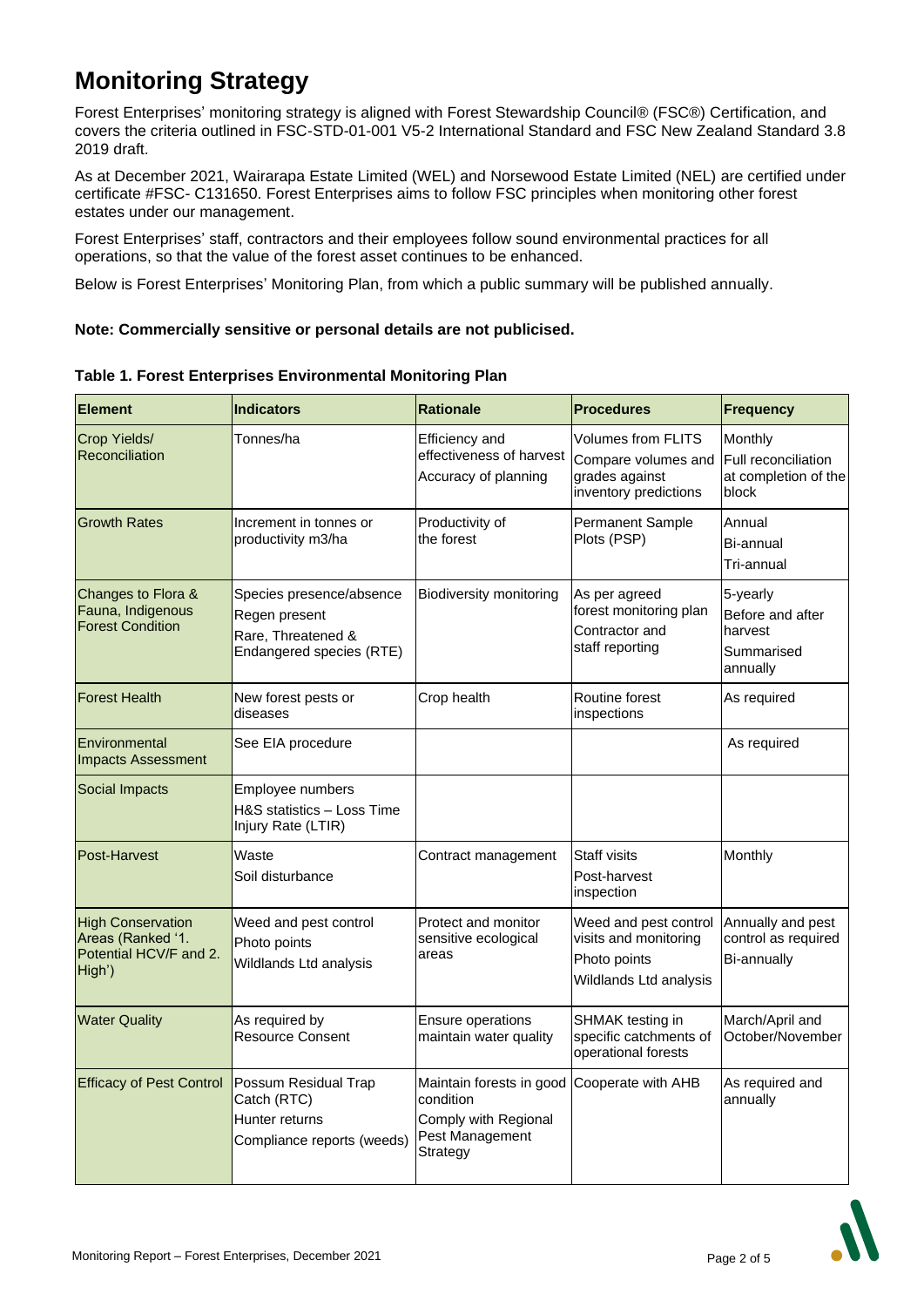| <b>Wildings</b>      | <b>IRemoval</b>           | Good<br>management practice<br>Comply with RPMS | Spray or fell | As required   |
|----------------------|---------------------------|-------------------------------------------------|---------------|---------------|
| <b>Pesticide Use</b> | See chemical requirements |                                                 |               | Annual report |

#### **Native Flora and Fauna**

- Plant and pest control are monitored by Forest Enterprises' staff (traps, wildings, etc.) as well as Hunting Permit Kill count results.
- Rare, Threatened and Endangered (RTE) Species:
	- Forest Enterprises issued updated RTE posters and booklets containing photos of species likely to be seen in WEL and NEL forests.
	- $\circ$  RTE sightings forms are attached to the back of the booklets and is also available through the Survey123 mobile app.
	- o As at December 2021, 14 RTE sightings have been recorded in seven forests (13 falcon and one Longfin Eel).
- High Conservation Value Sites:
	- o As at December 2021, two HCV sites had been identified (Glenburn Saline Springs & Rocky Hills QEII Covenant).
	- o The Saline Springs HCV was monitored. The fence was repaired and in October, Trevor Thompson visited the QEII Covenant and reported the forest had a healthy understory and blooming ecosystem.
	- $\circ$  Forest Enterprises identified the habitat for endemic snails in Kohitere Forest as being HCV3, despite previous ecological consultant reports. A management plan is being developed to ensure its protection.

#### **Water Monitoring**

- SHMAK (Stream Health Monitoring and Assessment Kit) monitoring sites for WEL and NEL have been tested. The streams are mostly *Very Good* or *Moderate,* with two sites being poor (the Riverina site was tested after a storm; the Angora results may be due to human error of identifying macroinvertebrates, more training required).
- Rivers in WEL and NEL are classified in accordance with National Environmental Standards for Plantation Forestry (NES-PF). Regional Water Plans therefore ensure appropriate and best environment practices are used.

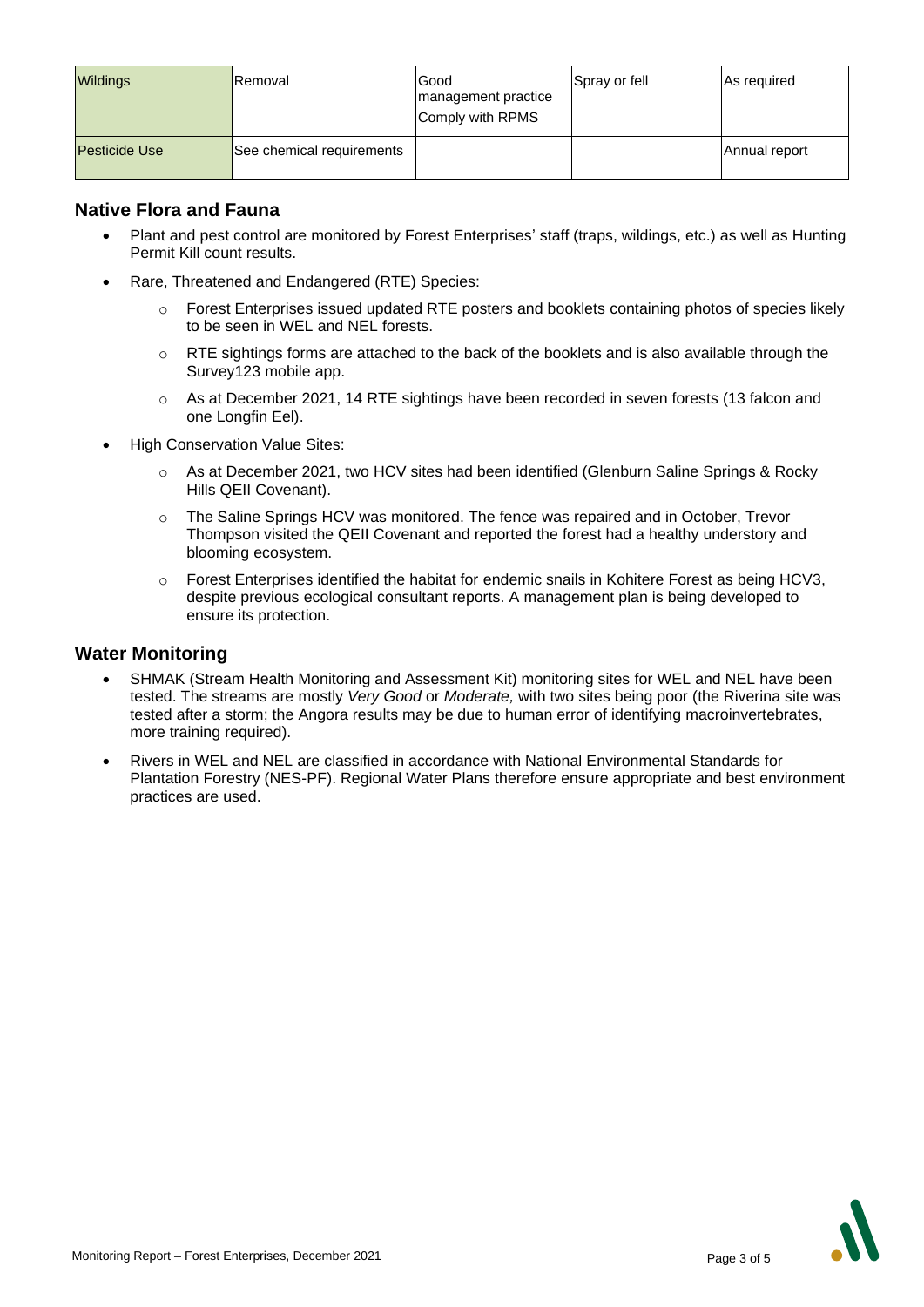

#### **Forest Health Monitoring**

• Existing PSP's (Permanent Sample Plots) have been identified and mapped. Monitoring will commence shortly for WEL; for NEL, a plan is currently in review to establish new PSP's.

#### **Waahi Tapu and Archaeological Sites**

- Waahi Tapu and Archaeological Sites have been mapped. New identification/notification booklets and posters have been issued to contractors.
- Five forests had inSite Archaeology Limited perform a comprehensive analysis of past archaeological/heritage sites as a requirement of the Overseas Investment Office (OIO). The purpose of this analysis is to recommend how identified sites should be managed long term.

### **Health and Safety**

Forest Enterprises uses IRIS (Incident Recording Information System) through the New Zealand Forest Owners Association (FOA) to record all accident and incident data, which includes:

- Hours worked
- Near misses
- **Medical injuries**
- Lost time injuries

The system is used to monitor improvements in Health and Safety, to compare data against industry, and is aligned with our system and goal of "Zero Harm" by 2020.